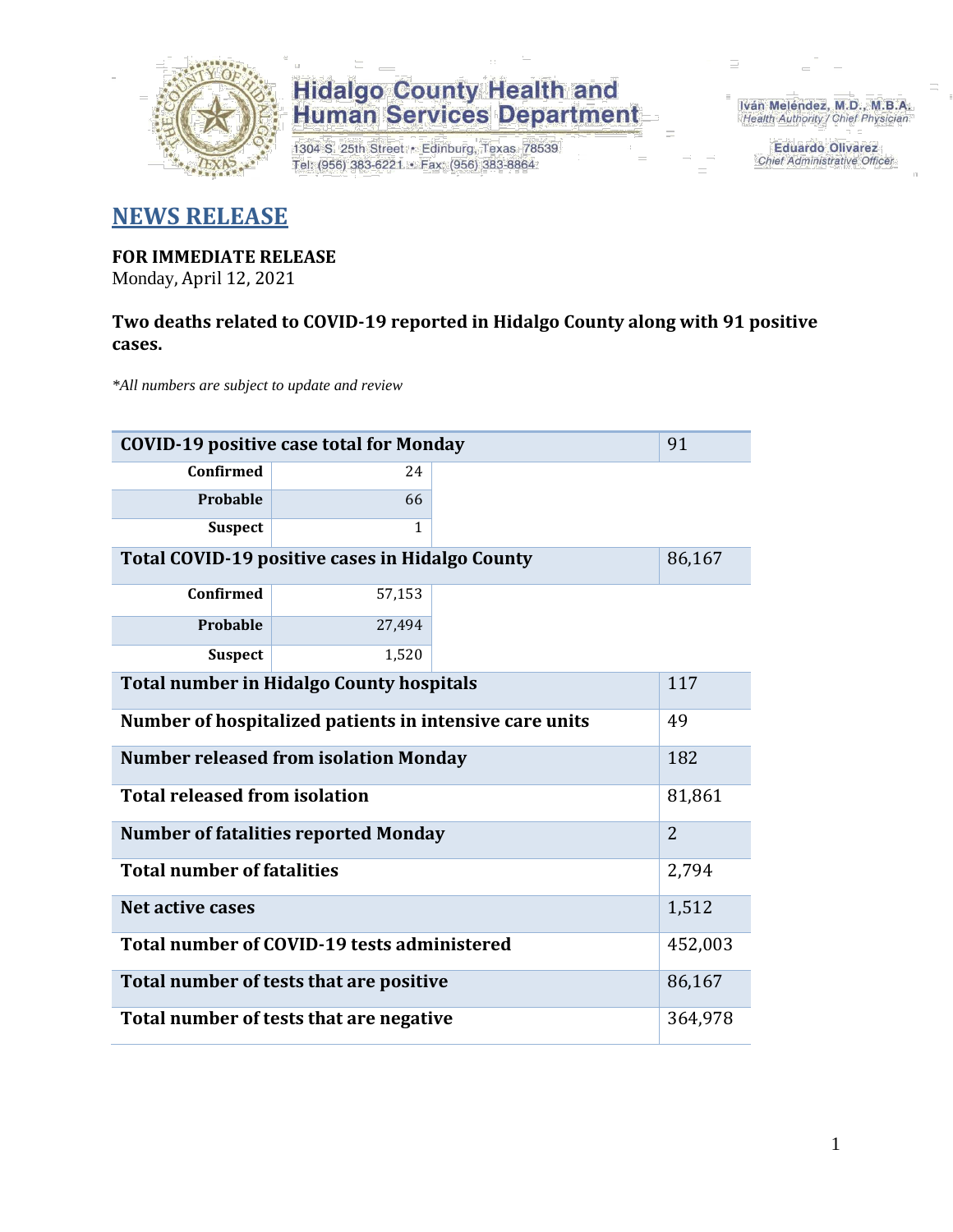

### **Hidalgo County Health and Human Services Department**

1304 S. 25th Street · Edinburg, Texas 78539 Tel: (956) 383-6221 · Fax: (956) 383-8864

Iván Meléndez, M.D., M.B.A. Health Authority / Chief Physician

> **Eduardo Olivarez Chief Administrative Officer**

*Hidalgo County uses the case status definition provided by the Texas Department of State Health Service's 2020 Epi Case Criteria Guide revised November 2020.*

- *1. Confirmed: A person who has tested positive through a molecular or PCR (oral or nasal swabs) test that looks for the presence of the virus's genetic material.*
- *2. Probable: A person who meets presumptive laboratory evidence through detection of COVID-19 by antigen test in a respiratory specimen.*
- *3. Suspect: A person who meets supported laboratory evidence through detection of specific antibodies in serum, plasma, whole body, and no prior history of being confirmed or probable case.*

*For more information of case status definition for COVID-19, please refer to:*

[https://www.dshs.state.tx.us/IDCU/investigation/epi-case-criteria-guide/2020-Epi-Case-Criteria-](https://www.dshs.state.tx.us/IDCU/investigation/epi-case-criteria-guide/2020-Epi-Case-Criteria-Guide.pdf)[Guide.pdf](https://www.dshs.state.tx.us/IDCU/investigation/epi-case-criteria-guide/2020-Epi-Case-Criteria-Guide.pdf)

The deaths include:

|  | Age Gender                 | <b>City</b>           |
|--|----------------------------|-----------------------|
|  |                            | 1 60s Female Edinburg |
|  | 2   50s   Female   Mission |                       |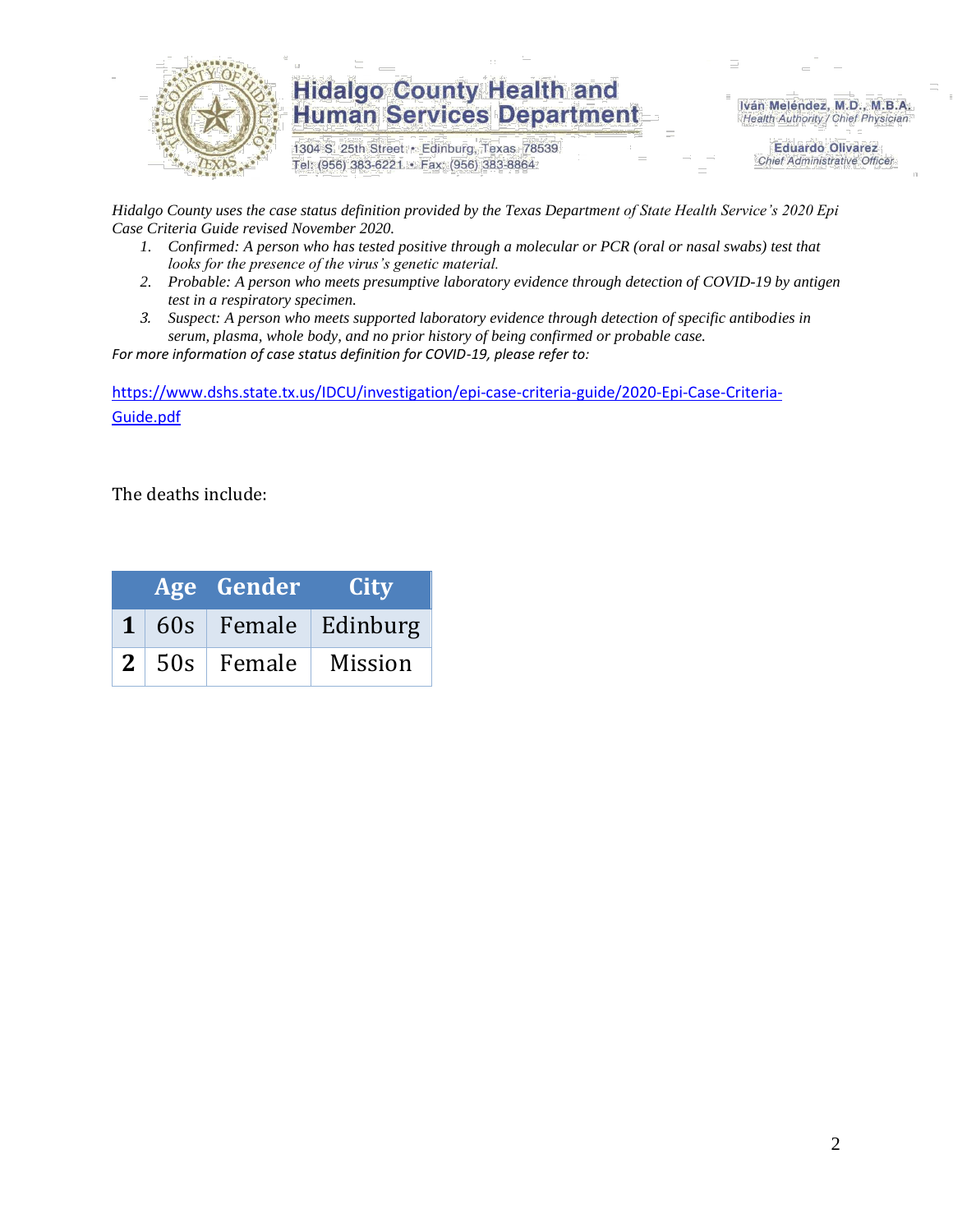

## **Hidalgo County Health and<br>Human Services Department**

1304 S. 25th Street · Edinburg, Texas 78539 Tel: (956) 383-6221 · Fax: (956) 383-8864

Iván Meléndez, M.D., M.B.A.<br>Health Authority / Chief Physician

**Eduardo Olivarez** Chief Administrative Officer

#### Monday, April 12, 2021 positive cases include:

|                  | <b>Age Range</b> | Gender                                                                                                     | <b>City</b> |    | <b>Age Range</b> | Gender                    | <b>City</b> |
|------------------|------------------|------------------------------------------------------------------------------------------------------------|-------------|----|------------------|---------------------------|-------------|
| $\mathbf{1}$     | $0 - 19$         | ${\bf F}$                                                                                                  | Alamo       | 47 | 20s              | $\mathbf M$               | McAllen     |
| $\boldsymbol{2}$ | 20s              | M                                                                                                          | Alamo       | 48 | 20s              | M                         | McAllen     |
| 3                | 30s              | $\mathbf F$                                                                                                | Alamo       | 49 | 20s              | $\mathbf M$               | McAllen     |
| 4                | 50s              | M                                                                                                          | Alamo       | 50 | 20s              | F                         | McAllen     |
| 5                | $0 - 19$         | $\mathbf M$                                                                                                | Alton       | 51 | 30s              | ${\bf F}$                 | McAllen     |
| 6                | $0 - 19$         | M                                                                                                          | Donna       | 52 | 40s              | F                         | McAllen     |
| $\overline{7}$   | $0 - 19$         | $\mathbf M$                                                                                                | Donna       | 53 | 40s              | $\mathbf M$               | McAllen     |
| 8                | $0 - 19$         | M                                                                                                          | Donna       | 54 | 50s              | M                         | McAllen     |
| 9                | $0 - 19$         | $\mathbf M$                                                                                                | Donna       | 55 | 60s              | $\boldsymbol{\mathrm{F}}$ | McAllen     |
| 10               | $0 - 19$         | M                                                                                                          | Donna       | 56 | 60s              | F                         | McAllen     |
| 11               | $0 - 19$         | $\mathbf F$                                                                                                | Donna       | 57 | $70+$            | $\mathbf M$               | McAllen     |
| 12               | 20s              | ${\bf F}$                                                                                                  | Donna       | 58 | $0 - 19$         | M                         | Mercedes    |
| 13               | 40s              | $\mathbf M$                                                                                                | Donna       | 59 | $0 - 19$         | ${\bf F}$                 | Mission     |
| 14               | $0 - 19$         | F                                                                                                          | Edinburg    | 60 | $0 - 19$         | F                         | Mission     |
| 15               | $0 - 19$         | $\mathbf F$                                                                                                | Edinburg    | 61 | $0 - 19$         | $\boldsymbol{\mathrm{F}}$ | Mission     |
| 16               | $0 - 19$         | ${\bf F}$                                                                                                  | Edinburg    | 62 | 20s              | F                         | Mission     |
| 17               | $0 - 19$         | ${\bf F}$                                                                                                  | Edinburg    | 63 | 40s              | $\boldsymbol{\mathrm{F}}$ | Mission     |
| 18               | $0 - 19$         | M                                                                                                          | Edinburg    | 64 | 40s              | M                         | Mission     |
| 19               | $0 - 19$         | $\mathbf M$                                                                                                | Edinburg    | 65 | 40s              | $\mathbf M$               | Mission     |
| 20               | $0 - 19$         | ${\bf F}$                                                                                                  | Edinburg    | 66 | 50s              | F                         | Mission     |
| 21               | $0 - 19$         | $\mathbf M$                                                                                                | Edinburg    | 67 | 50s              | $\boldsymbol{\mathrm{F}}$ | Mission     |
| 22               | $0 - 19$         | ${\bf F}$                                                                                                  | Edinburg    | 68 | $70+$            | F                         | Mission     |
| 23               | $0 - 19$         | $\mathbf M$                                                                                                | Edinburg    | 69 | $0 - 19$         | ${\bf F}$                 | Pharr       |
| 24               | 20s              | F                                                                                                          | Edinburg    | 70 | 30s              | M                         | Pharr       |
| 25               | 20s              | ${\bf F}$                                                                                                  | Edinburg    | 71 | 40s              | ${\bf F}$                 | Pharr       |
| 26               | 20s              | F                                                                                                          | Edinburg    | 72 | 40s              | M                         | Pharr       |
| 27               | 20s              | $\mathsf{M}% _{T}=\mathsf{M}_{T}\!\left( a,b\right) ,\ \mathsf{M}_{T}=\mathsf{M}_{T}\!\left( a,b\right) ,$ | Edinburg    | 73 | 50s              | M                         | Pharr       |
| 28               | 30 <sub>s</sub>  | F                                                                                                          | Edinburg    | 74 | 50s              | M                         | Pharr       |
| 29               | 30s              | $\mathbf M$                                                                                                | Edinburg    | 75 | 60s              | ${\bf F}$                 | Pharr       |
| 30               | 30s              | M                                                                                                          | Edinburg    | 76 | $0 - 19$         | F                         | San Juan    |
| 31               | 40s              | $\mathbf M$                                                                                                | Edinburg    | 77 | 30s              | $\mathbf M$               | San Juan    |
| 32               | 50s              | M                                                                                                          | Edinburg    | 78 | $0 - 19$         | M                         | Undisclosed |